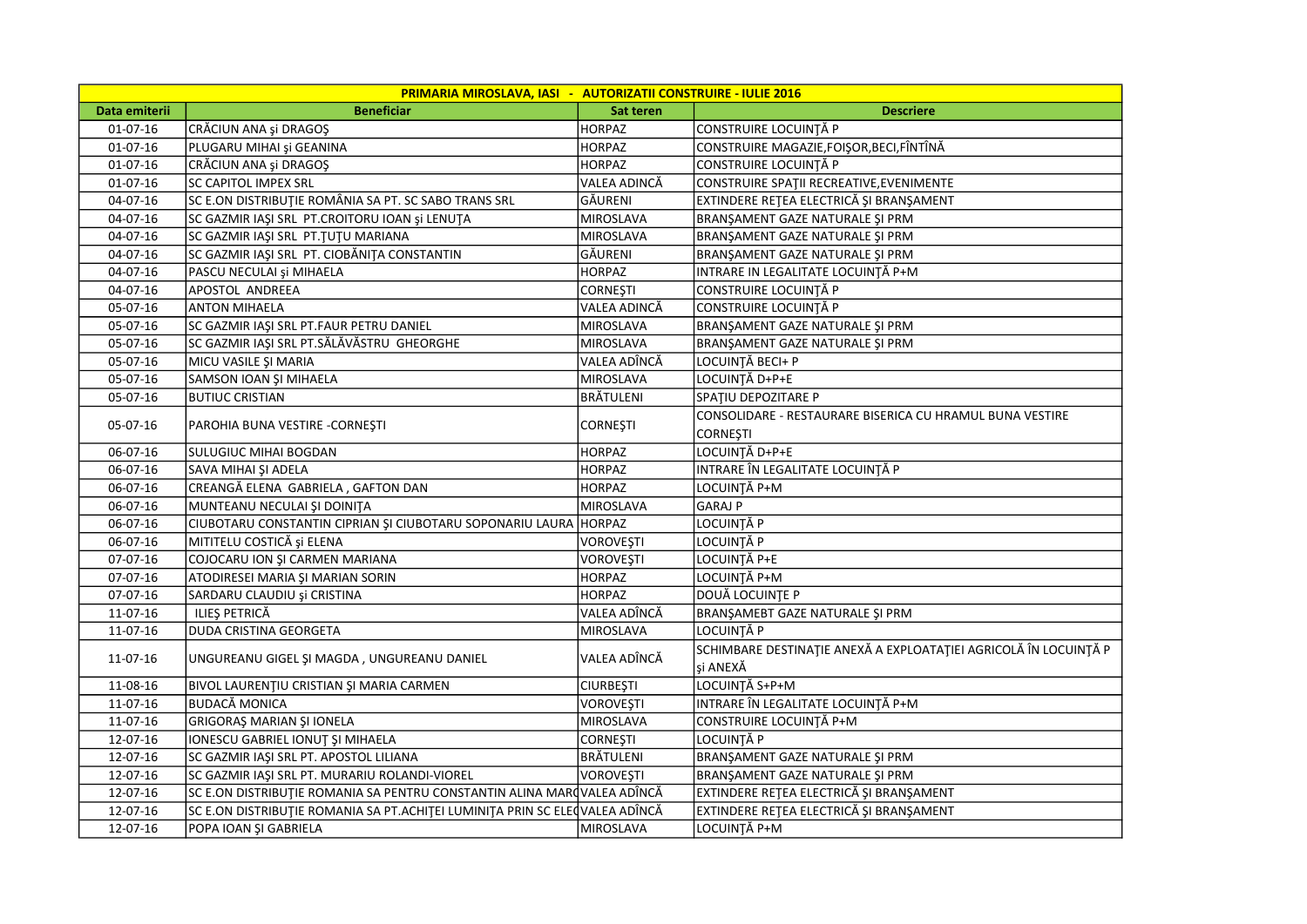| 12-07-16       | GÂFEI PAULINA, GÂFEI ELENA                                                 | <b>PROSELNICI</b>    | LOCUINȚĂ P                                                |
|----------------|----------------------------------------------------------------------------|----------------------|-----------------------------------------------------------|
| 12-07-16       | MIHU DĂNUȚ ȘI MIHAELA, POPA NARCIS GEORGIAN ȘI IRINA                       | VALEA ADÎNCĂ         | DOUĂ LOCUINȚE COLECTIVE S+P+2E+M                          |
| 12-07-16       | TABĂRĂ VASILE ȘI AURELIA                                                   | VALEA ADÎNCĂ         | <b>DOUĂ LOCUINȚE P</b>                                    |
| 12-07-16       | <b>GRIGORAȘ MARIAN ȘI IONELA</b>                                           | MIROSLAVA            | LOCUINȚĂ S+P+M                                            |
| 13-07-16       | ILIE MIHAI GABRIEL ȘI MIHAELA COSTELA                                      | <b>CIURBEȘTI</b>     | LOCUINȚĂ P+M                                              |
| 13-07-16       | BURLACU IOAN ȘI ANCA MARIA                                                 | <b>HORPAZ</b>        | INTRARE ÎN LEGALITATE LOCUINȚĂ P+E                        |
| 13-07-16       | SC APAVITAL SA PRIN CODLEA ADRIAN PT.SC E.ON DISTRIBUȚIE ROMÂ VALEA ADÎNCĂ |                      | RACORD ELECTRIC AERIAN SPAU 7-VALEA ADÎNCĂ                |
| 13-07-16       | POTLOG TOMY ȘI VERONICA MIHAELA                                            | VALEA ADÎNCĂ         | TREI LOCUINȚE DUPLEX P+E                                  |
| 13-07-16       | STRUGARU RALEA MARIUS GABRIEL și MĂDĂLINA                                  | <b>VALEA URSULUI</b> | IMPREJMUIRE TEREN, STÂLPI BETON, PANOURI METALICE         |
| 13-07-16       | STRUGARU RALEA MARIUS GABRIEL și MĂDĂLINA                                  | <b>VALEA URSULUI</b> | IMPREJMUIRE TEREN, STÂLPI BETON, PANOURI METALICE         |
| 14-07-16       | MORARIU PAVEL CĂTĂLIN                                                      | <b>HORPAZ</b>        |                                                           |
| 14-07-16       | COMUNA MIROSLAVA PRIN SC PROELECTRO-TRM SRL                                | VALEA ADÎNCĂ         | EXTINDERE RETEA ILUMINAT PUBLIC PENTRU COMUNA MIROSLAVA   |
| 18-07-16       | DRĂGAN CONSTANTIN ȘI ANETA                                                 | <b>DANCAS</b>        | LOCUINȚĂ P+M                                              |
| 18-07-16       | AMARIEI GABRIELA ȘI GEANI                                                  | VALEA ADÎNCĂ         | LOCUINȚĂ COLECTIVĂ P+2E+M                                 |
| 18-07-16       | AGARICI IOANA IONELA ȘI GABRIEL PRIN SC ETNIS SRL                          | VALEA ADÎNCĂ         | BRANŞAMENT GAZE NATURALE ŞI PRM                           |
| 18-07-16       | CONDURACHE OCTAVIAN ȘI FLORENTINA                                          | MIROSLAVA            | LOCUINȚĂ P                                                |
| 18-07-16       | BOSÎNCEANU CONSTANTIN DANIEL ȘI ELENA                                      | VALEA ADÎNCĂ         | LOCUINȚĂ D+P+M                                            |
| 18-07-16       | AGAVRILOAEI IOAN ȘI ANCA                                                   | MIROSLAVA            | LOCUINȚĂ P+M                                              |
| 18-07-16       | CRETU PETRU ȘI ALINA OANA                                                  | VALEA ADÎNCĂ         | LOCUINȚĂ P+E                                              |
| 19-07-16       | <b>SOVEJA LUCIAN</b>                                                       | VALEA ADÎNCĂ         | LOCUINȚĂ P+E                                              |
|                |                                                                            | GĂURENI              | SCHIMBARE DESTINAȚIE DIN ANEXĂ A EXPLOATAȚIEI AGRICOLE ÎN |
| 19-07-16       | <b>BUJOR ION</b>                                                           |                      | LOCUINȚĂ P+POD CIRCULABIL și ANEXĂ                        |
| 19-07-16       | SC GAZMIR IAŞI SRL PT. BURDUN COSTACHE                                     | <b>VALEA URSULUI</b> | BRANŞAMENT GAZE NATURALE ŞI PRM                           |
| 20-07-16       | FARCAŞ CLAUDIU ŞI AMALIA                                                   | VOROVEŞTI            | LOCUINȚĂ S+P+E                                            |
| 20-07-16       | CIUBOTARIU SORIN ȘI ȘTEFANIA                                               | <b>BALCIU</b>        | PATRU LOCUINTE P+E                                        |
| 21-07-16       | MORARU AGLĂIȚA                                                             | VALEA ADÎNCĂ         | LOCUINȚĂ P+E                                              |
| 21-07-16       | <b>TIBICHI GHEORGHE RADU ȘI ANGELA</b>                                     | <b>VALEA URSULUI</b> | LOCUINȚĂ P+M                                              |
| 21-07-16       | SCRIPNIC IOAN ȘI GABRIELA                                                  | <b>BALCIU</b>        | EXTINDERE LOCUINȚĂ CONSTRUITĂ CF. AC 158/2009             |
| 21-07-16       | COLAC EUGEN                                                                | VALEA ADÎNCĂ         | EXTINDERE RETEA GAZE NATURALE ȘI , BRANȘAMENT             |
| 21-07-16       | <b>VIERU IULIAN</b>                                                        | <b>MIROSLAVA</b>     | LOCUINȚĂ P                                                |
| 26-07-16       | SC E.ON MOLDOVA DISTRIBUȚIE ROMANIA SA PRIN SC ALGINA ELECTI MIROSLAVA     |                      | EXTINDERE REȚEA ELECTRICĂ ȘI BRANȘAMENT                   |
| $26 - 07 - 16$ | TINCU IOAN ȘI GABRIELA                                                     | VALEA ADÎNCĂ         | LOCUINȚĂ DUPLEX P+M                                       |
| 26-07-16       | TINCU IOAN ȘI GABRIELA                                                     | VALEA ADÎNCĂ         | LOCUINȚĂ DUPLEX P+M                                       |
| 26-07-16       | MARTIN ION                                                                 | MIROSLAVA            | LOCUINȚĂ P+M                                              |
| 26-07-16       | BÂRÂIAC EDUARD IRINEL                                                      | VALEA ADÎNCĂ         | LOCUINȚĂ P+M                                              |
| 26-07-16       | BÂRÂIAC LIVIU SEBASTIAN                                                    | VALEA ADÎNCĂ         | LOCUINȚĂ P+M                                              |
| 26-07-16       | IOSUB IONUT EMILIAN                                                        | <b>BALCIU</b>        | LOCUINȚĂ P+M                                              |
| 26-07-16       | RĂMĂȘCANU RADU DANIEL ȘI GABRIELA CORNELIA                                 | VALEA ADÎNCĂ         | LOCUINȚĂ P                                                |
| 26-07-16       | RĂMĂȘCANU RADU DANIEL ȘI GABRIELA CORNELIA                                 | VALEA ADÎNCĂ         | LOCUINȚĂ P                                                |
| 26-07-16       | ARUŞTEI SERGIU LUCIAN                                                      | <b>CORNEȘTI</b>      | LOCUINȚĂ P+M                                              |
| 27-07-16       | CIUBOTARIU ELENA ȘI ALEXANDRU                                              | <b>HORPAZ</b>        | EXTINDERE CONDUCTĂ GAZE NATURALE ȘI BRANȘAMENTE           |
| 27-07-16       | CONDREA GHEORGHE EMIL DORU ȘI MARIA                                        | VALEA ADÎNCĂ         | EXTINDERE LOCUINȚĂ EXECUTATĂ CF.AC371/2011                |